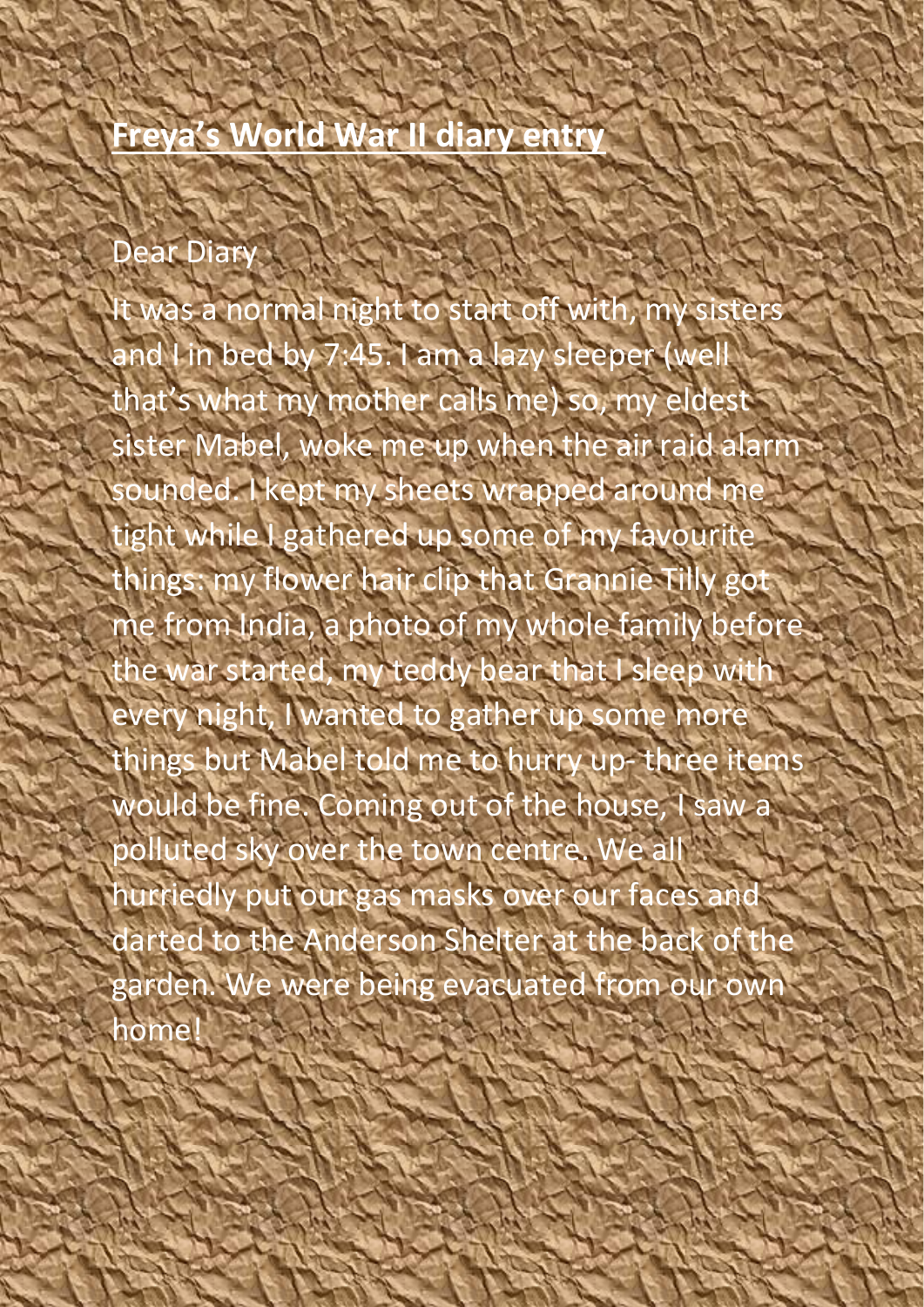In the shelter, it was damp and arctic cold; Mother brought in a candle stick- it did not let off lot of light, but it was better than pitch black! On the hard, frosty floor were some blankets that e sat on; we brought our own sheets that we sat on, but they were no help- the floor is so hard. My teeth were chattering, and goose bumps were appearing up all my limbs; it was bitterly chilly. We closed the doors tight and we huddled together while relentless bombing and deafening explosions occurred.

To pass the time, Mabel started a sing-song but it didn't last long as we got to cold to move ou mouths. Dotty (my younger sister) had brought a piece of scrap paper and a pen; she and I played noughts and crosses, then our fingers with the cold so we played eye spy.

A few moments later the end of the air raid signal sounded so we knew it was safe to come out! Picking up all of our blankets, we clambered out one by one – Mabel, me, Dotty and our mother. Out into the cold, we slowly trudged back to the